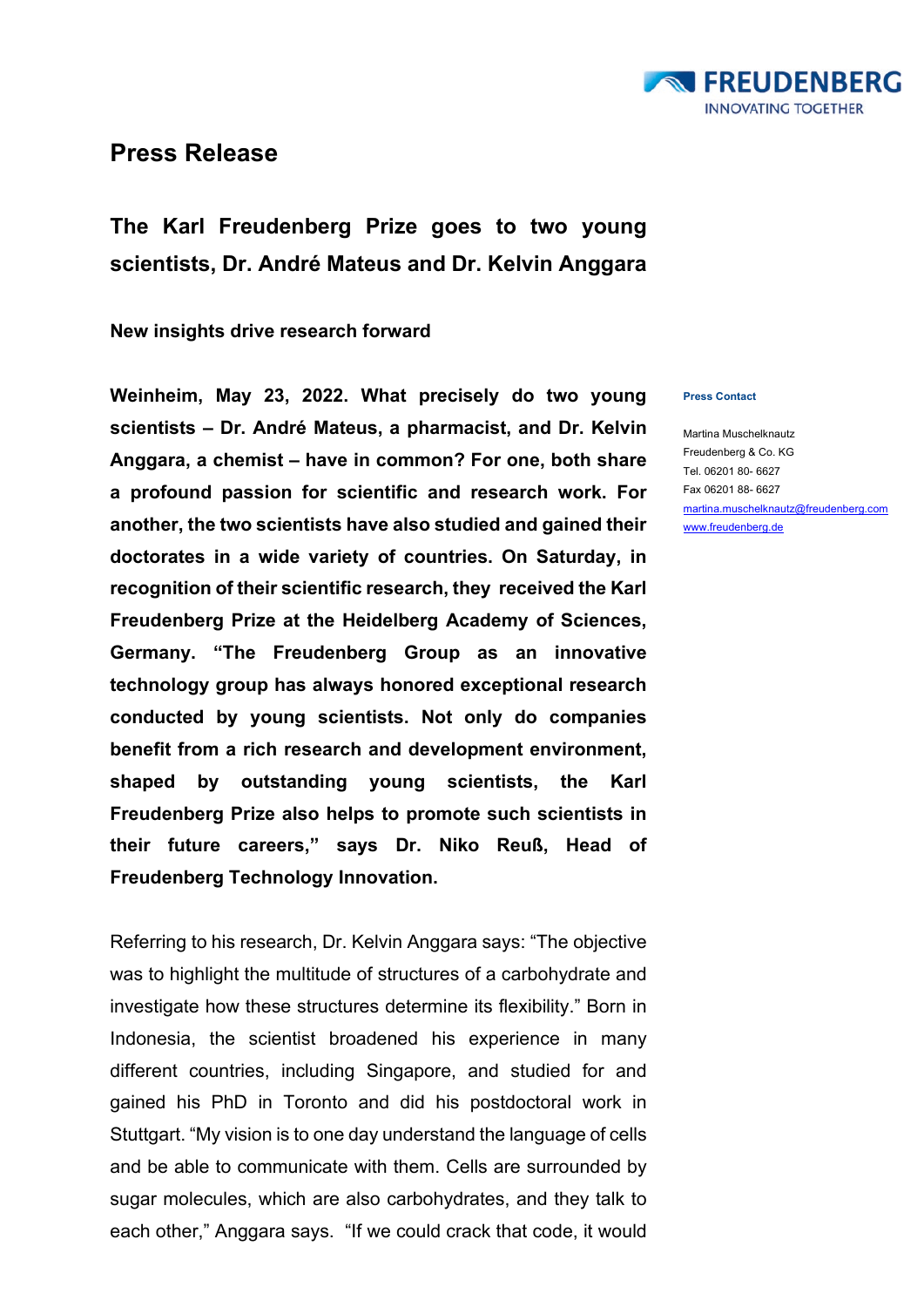

be amazing since we could then communicate with cells and influence their behavior. It would represent a major breakthrough in cancer research, for instance."

The chemist used a scanning tunnelling microscope to study the structure of carbohydrates. He has published his results under the title "Identifying the Origin of Local Flexibility in a Carbohydrate Polymer". They show that and how these structures determine the flexibility of carbohydrates. Measuring carbohydrate flexibility is critical to understand how these carbohydrates gain their biochemical properties. The new findings mark the first step towards understanding how to communicate with the cells and influence their activities. This includes understanding the reaction of a cell to a virus or a bacteria. This would be a major breakthrough in cancer research, for example.

Speaking about his enthusiasm for scientific research, pharmacist and award-winner, Dr. André Mateus says: "I'm passionate about crossing the boundaries of the unknown and I love being the first person to make a discovery". What sets the scientist apart is being able to change his perspective and critically examine existing knowledge. An added bonus is his experience gained from working in different countries. Portugal, Uppsala, and Heidelberg count among the scientific milestones on his résumé.

But what is his work all about? Mateus investigated the role of proteins in *Escherichia coli*, a bacterium most commonly responsible for infections of the gastrointestinal tract. He analyzed the impact of removing over 100 proteins (one at a time) from this organism for his research titled, "The functional proteome landscape of *Escherichia coli*". Due to the increase in antibiotic resistance, Mateus used a new technology to study proteins of unknown function. The "thermal proteome profiling" methodology is based on the principle that essential protein interactions influence protein stability. Mateus used the methodology to